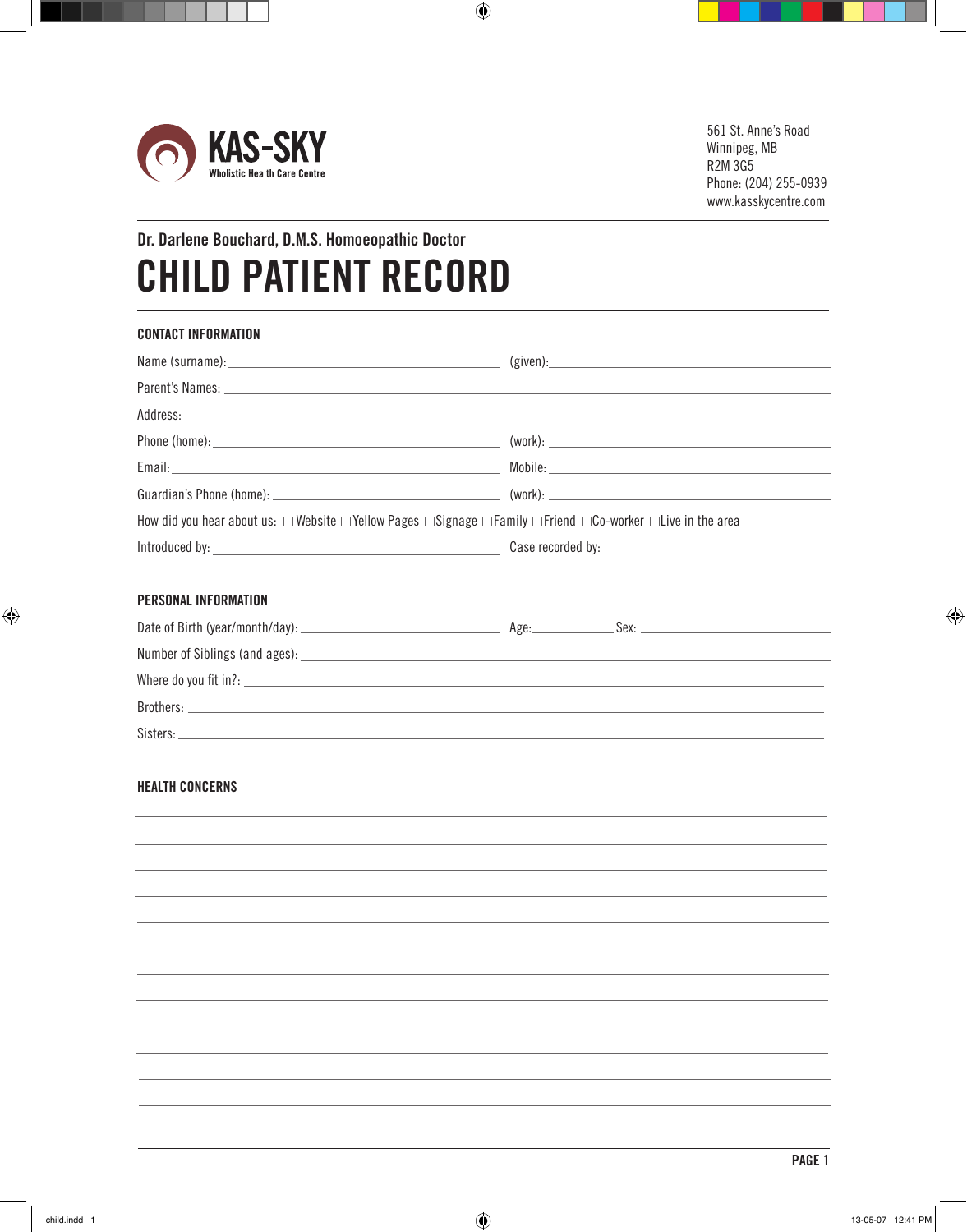

## **CHILD'S BIRTH HISTORY**

How would you describe your pregnancy with this child? Any health issues or complications? \_\_\_\_\_\_\_\_\_\_\_\_\_\_\_\_\_\_\_\_\_\_\_\_\_

|                                                                                                                                                                                                                                | How close to your due date was your delivery?___________________________________                                                                                                                                               |
|--------------------------------------------------------------------------------------------------------------------------------------------------------------------------------------------------------------------------------|--------------------------------------------------------------------------------------------------------------------------------------------------------------------------------------------------------------------------------|
|                                                                                                                                                                                                                                |                                                                                                                                                                                                                                |
|                                                                                                                                                                                                                                | Natural childbirth: University of the Community of the Community of the Community of the Community of the Community of the Community of the Community of the Community of the Community of the Community of the Community of t |
|                                                                                                                                                                                                                                |                                                                                                                                                                                                                                |
|                                                                                                                                                                                                                                |                                                                                                                                                                                                                                |
|                                                                                                                                                                                                                                | Use of narcotic pain killers (example Demerol): www.androiden.com/www.androiden.com/www.androiden.com/www.andr                                                                                                                 |
|                                                                                                                                                                                                                                |                                                                                                                                                                                                                                |
|                                                                                                                                                                                                                                | Did child require any medical intervention at birth? (example: drugs, therapies, emergency care):                                                                                                                              |
|                                                                                                                                                                                                                                |                                                                                                                                                                                                                                |
|                                                                                                                                                                                                                                | Formula fed? (type) How many hours between feedings? How old before weened? _______________________                                                                                                                            |
|                                                                                                                                                                                                                                | How old before introducing solid foods? What food was introduced? University Material Processors and the second state of the second state of the second state of the second state of the second state of the second state of t |
|                                                                                                                                                                                                                                |                                                                                                                                                                                                                                |
| <b>CHILDHOOD ILLNESSES EXPERIENCED</b>                                                                                                                                                                                         |                                                                                                                                                                                                                                |
|                                                                                                                                                                                                                                |                                                                                                                                                                                                                                |
|                                                                                                                                                                                                                                |                                                                                                                                                                                                                                |
|                                                                                                                                                                                                                                |                                                                                                                                                                                                                                |
|                                                                                                                                                                                                                                |                                                                                                                                                                                                                                |
|                                                                                                                                                                                                                                |                                                                                                                                                                                                                                |
|                                                                                                                                                                                                                                |                                                                                                                                                                                                                                |
| Rubella: North and the Communication of the Communication of the Communication of the Communication of the Communication of the Communication of the Communication of the Communication of the Communication of the Communicat | Date (approx.):                                                                                                                                                                                                                |
| Treatment: Lawrence and the contract of the contract of the contract of the contract of the contract of the contract of the contract of the contract of the contract of the contract of the contract of the contract of the co |                                                                                                                                                                                                                                |
|                                                                                                                                                                                                                                | Mumps: Date (approx.):                                                                                                                                                                                                         |
|                                                                                                                                                                                                                                | <b>Treatment:</b> Treatment:                                                                                                                                                                                                   |
|                                                                                                                                                                                                                                |                                                                                                                                                                                                                                |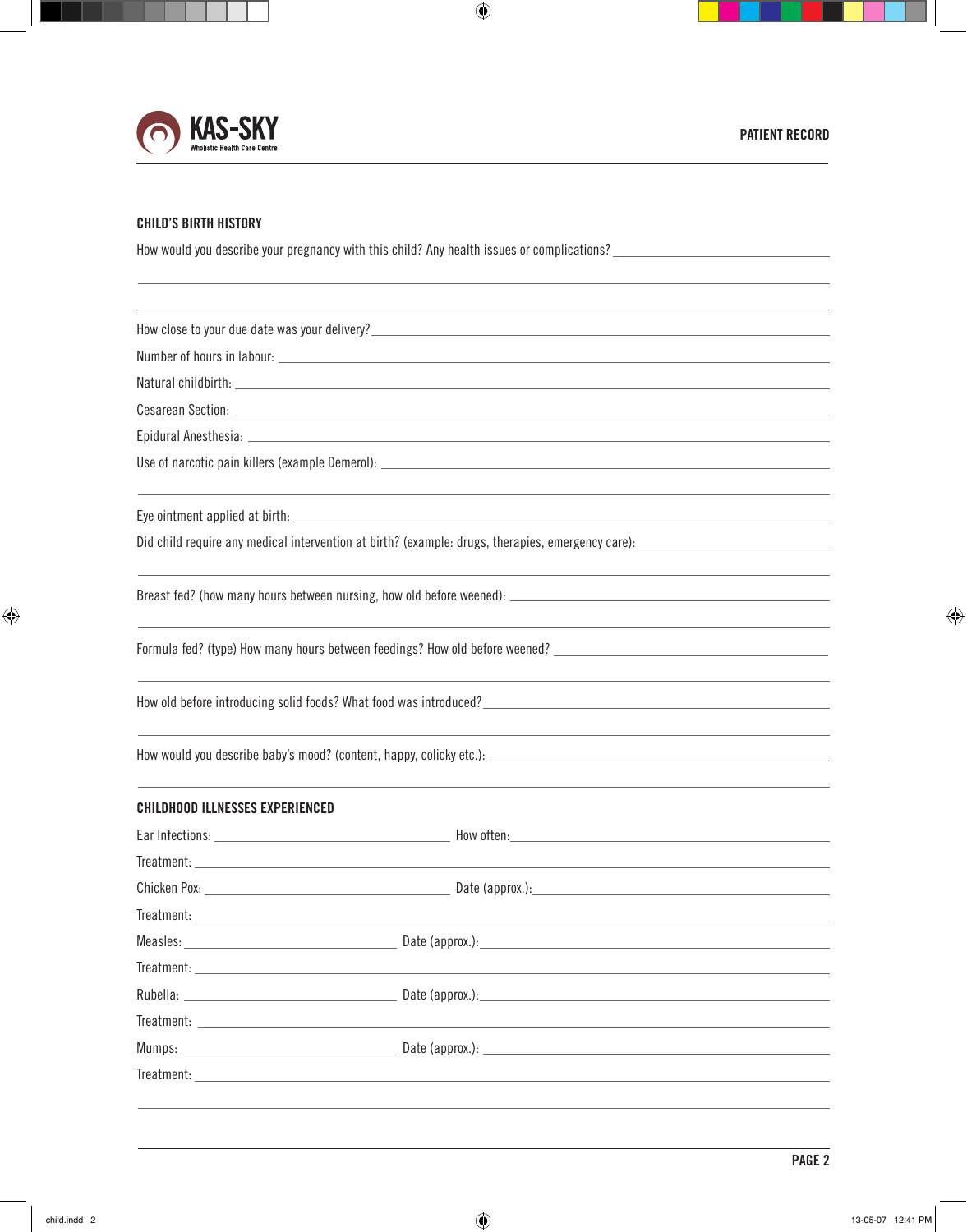

| <b>Treatment:</b> Treatment:                                                                                                                                                                                                   |                                                                                                                              |
|--------------------------------------------------------------------------------------------------------------------------------------------------------------------------------------------------------------------------------|------------------------------------------------------------------------------------------------------------------------------|
| <b>NOSE</b>                                                                                                                                                                                                                    |                                                                                                                              |
|                                                                                                                                                                                                                                |                                                                                                                              |
|                                                                                                                                                                                                                                |                                                                                                                              |
|                                                                                                                                                                                                                                |                                                                                                                              |
|                                                                                                                                                                                                                                |                                                                                                                              |
|                                                                                                                                                                                                                                |                                                                                                                              |
| <b>MOUTH</b>                                                                                                                                                                                                                   |                                                                                                                              |
|                                                                                                                                                                                                                                |                                                                                                                              |
|                                                                                                                                                                                                                                |                                                                                                                              |
|                                                                                                                                                                                                                                |                                                                                                                              |
|                                                                                                                                                                                                                                |                                                                                                                              |
|                                                                                                                                                                                                                                |                                                                                                                              |
| Mouth Ulcers: New York Changes and Changes and Changes and Changes and Changes and Changes and Changes and Changes and Changes and Changes and Changes and Changes and Changes and Changes and Changes and Changes and Changes |                                                                                                                              |
|                                                                                                                                                                                                                                |                                                                                                                              |
|                                                                                                                                                                                                                                |                                                                                                                              |
|                                                                                                                                                                                                                                |                                                                                                                              |
|                                                                                                                                                                                                                                |                                                                                                                              |
|                                                                                                                                                                                                                                |                                                                                                                              |
|                                                                                                                                                                                                                                | How old when fistt started brushing teeth?: example and a started brush of the started brush of the started brushing teeth?: |
| Last visit to the Dentist?: University of the Second Contract of the Contract of the Contract of the Contract of                                                                                                               |                                                                                                                              |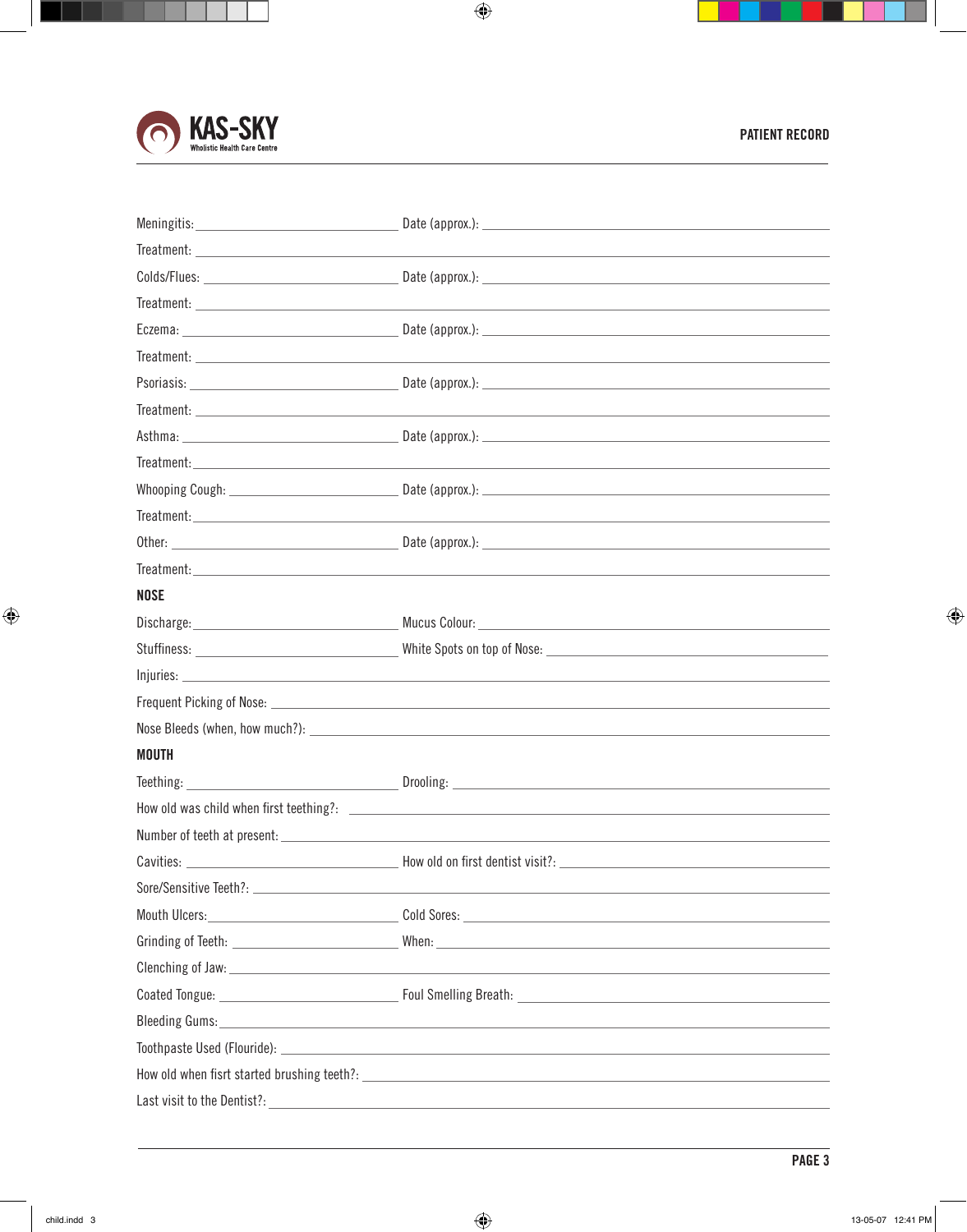

L,

| <b>AGES 0-5 YEARS</b> |                                                                                                                                                                                                                                     |
|-----------------------|-------------------------------------------------------------------------------------------------------------------------------------------------------------------------------------------------------------------------------------|
|                       |                                                                                                                                                                                                                                     |
|                       |                                                                                                                                                                                                                                     |
|                       | What is his/her temperament? (example whiny, sensitive, joyful, aggressive, imaginative, excitable, irritable, etc.): ________________                                                                                              |
|                       | Interaction with other children or siblings. Does child play on his/her own, or prefers mom, dad or siblings around?                                                                                                                |
| <b>HEAD</b>           |                                                                                                                                                                                                                                     |
|                       |                                                                                                                                                                                                                                     |
|                       |                                                                                                                                                                                                                                     |
|                       |                                                                                                                                                                                                                                     |
| <b>EYE INFECTION</b>  |                                                                                                                                                                                                                                     |
|                       |                                                                                                                                                                                                                                     |
|                       |                                                                                                                                                                                                                                     |
|                       |                                                                                                                                                                                                                                     |
|                       |                                                                                                                                                                                                                                     |
|                       | Discharge: <b>Management and Community Community</b> Contract and Community Community Community Community Community Community Community Community Community Community Community Community Community Community Community Community C |
|                       |                                                                                                                                                                                                                                     |
|                       |                                                                                                                                                                                                                                     |
|                       |                                                                                                                                                                                                                                     |
|                       |                                                                                                                                                                                                                                     |
|                       | Headaches - location (example: right/left side, back of head/frontal/top) Type of headache (example, pounding, throbbing): _______                                                                                                  |
| <b>MALE</b>           |                                                                                                                                                                                                                                     |
|                       |                                                                                                                                                                                                                                     |
| Treatment:            | <u> 1989 - Johann Stoff, deutscher Stoffen und der Stoffen und der Stoffen und der Stoffen und der Stoffen und der</u>                                                                                                              |
|                       |                                                                                                                                                                                                                                     |
|                       |                                                                                                                                                                                                                                     |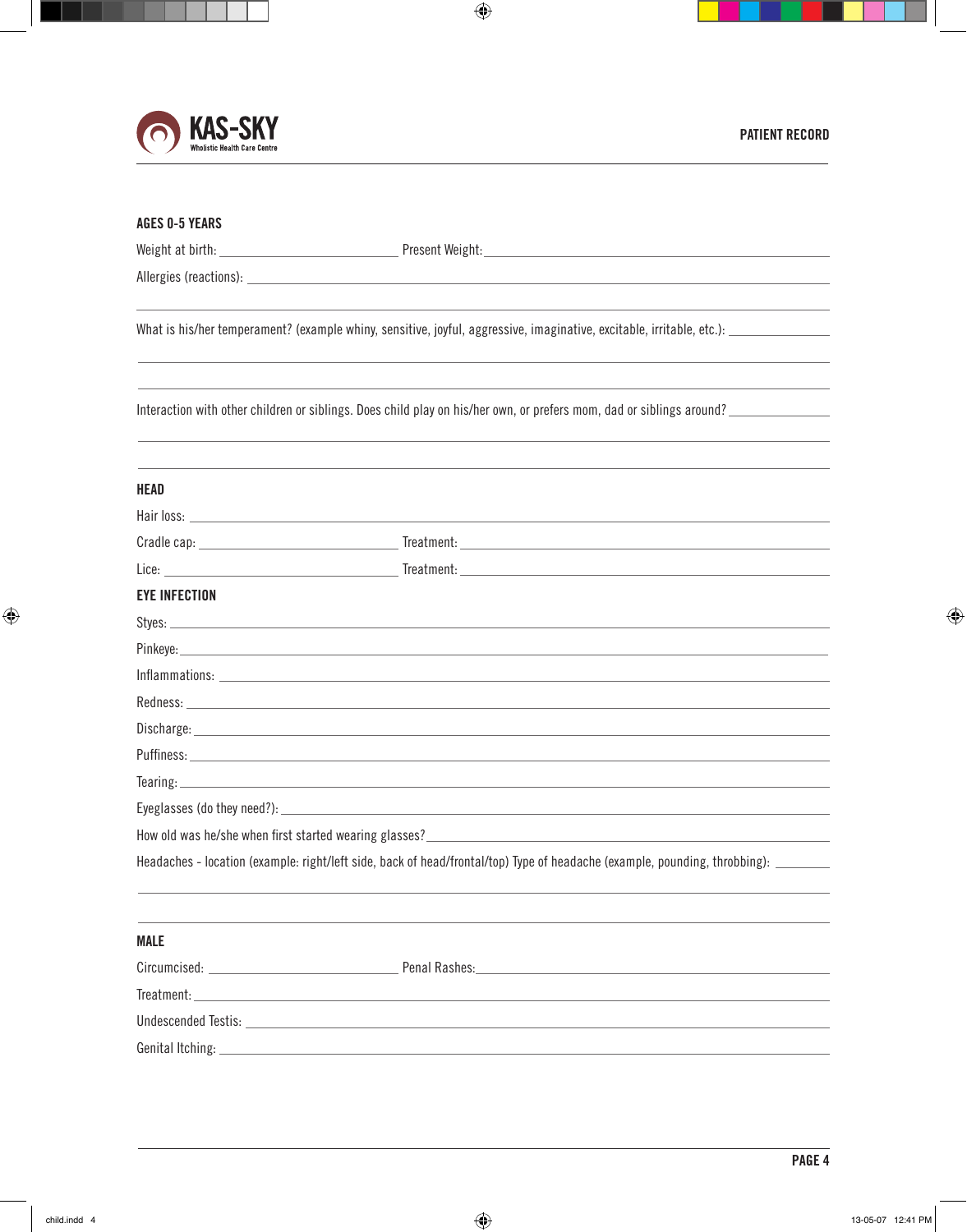

# **FEMALE**

| $\begin{tabular}{c} Trecation: 19.14\,cm & Trecation: 19.14\,cm & Trecation: 19.14\,cm & Trecation: 19.14\,cm & Trecation: 19.14\,cm & Trecation: 19.14\,cm & Trecation: 19.14\,cm & Trecation: 19.14\,cm & Trecation: 19.14\,cm & Trecation: 19.14\,cm & Trecation: 19.14\,cm & Trecation: 19.14\,cm & Trecation: 19.14\,cm & Trecation: 19.14\,cm & Trecation: 19.14\,cm & Trec$ |  |
|------------------------------------------------------------------------------------------------------------------------------------------------------------------------------------------------------------------------------------------------------------------------------------------------------------------------------------------------------------------------------------|--|
| Vaginal bleed at birth: Vaginal bleed at birth:                                                                                                                                                                                                                                                                                                                                    |  |
|                                                                                                                                                                                                                                                                                                                                                                                    |  |
| Rashes: North Commission and Commission and Commission and Commission and Commission and Commission                                                                                                                                                                                                                                                                                |  |
| Treatment:                                                                                                                                                                                                                                                                                                                                                                         |  |

#### **LIMBS**

| Joint Pain: <u>Alexander Alexander Alexander Alexander Alexander Alexander Alexander Alexander Alexander Alexander</u>                                                                                                         |  |
|--------------------------------------------------------------------------------------------------------------------------------------------------------------------------------------------------------------------------------|--|
|                                                                                                                                                                                                                                |  |
| Eczema: experimental contract the contract of the contract of the contract of the contract of the contract of the contract of the contract of the contract of the contract of the contract of the contract of the contract of  |  |
|                                                                                                                                                                                                                                |  |
|                                                                                                                                                                                                                                |  |
|                                                                                                                                                                                                                                |  |
| Sprains/Fractures: Later and the contractor of the contractor of the contractor of the contractor of the contractor of the contractor of the contractor of the contractor of the contractor of the contractor of the contracto |  |

## **CIRCULATION**

| Pain in stomach (doubling up, fetal position, adding pressure, holding abdomen: ______________________________                                                                                                                       |
|--------------------------------------------------------------------------------------------------------------------------------------------------------------------------------------------------------------------------------------|
| <u> 1999 - Jan Samuel Barbara, margaret eta bat zuen baina erroman zen bat zen bat zen bat zuen bat zen bat zen</u>                                                                                                                  |
| ,我们也不能会在这里,我们也不能会在这里,我们也不能会在这里,我们也不能会在这里,我们也不能会在这里,我们也不能会在这里,我们也不能会在这里,我们也不能会不能会                                                                                                                                                     |
|                                                                                                                                                                                                                                      |
| ,我们也不会有什么?""我们的人,我们也不会有什么?""我们的人,我们也不会有什么?""我们的人,我们也不会有什么?""我们的人,我们也不会有什么?""我们的人                                                                                                                                                     |
| Umbilical Hernia: <u>Communications and the communications of the communications of the communications of the communications of the communications of the communications of the communications of the communications of the comm</u> |
|                                                                                                                                                                                                                                      |
|                                                                                                                                                                                                                                      |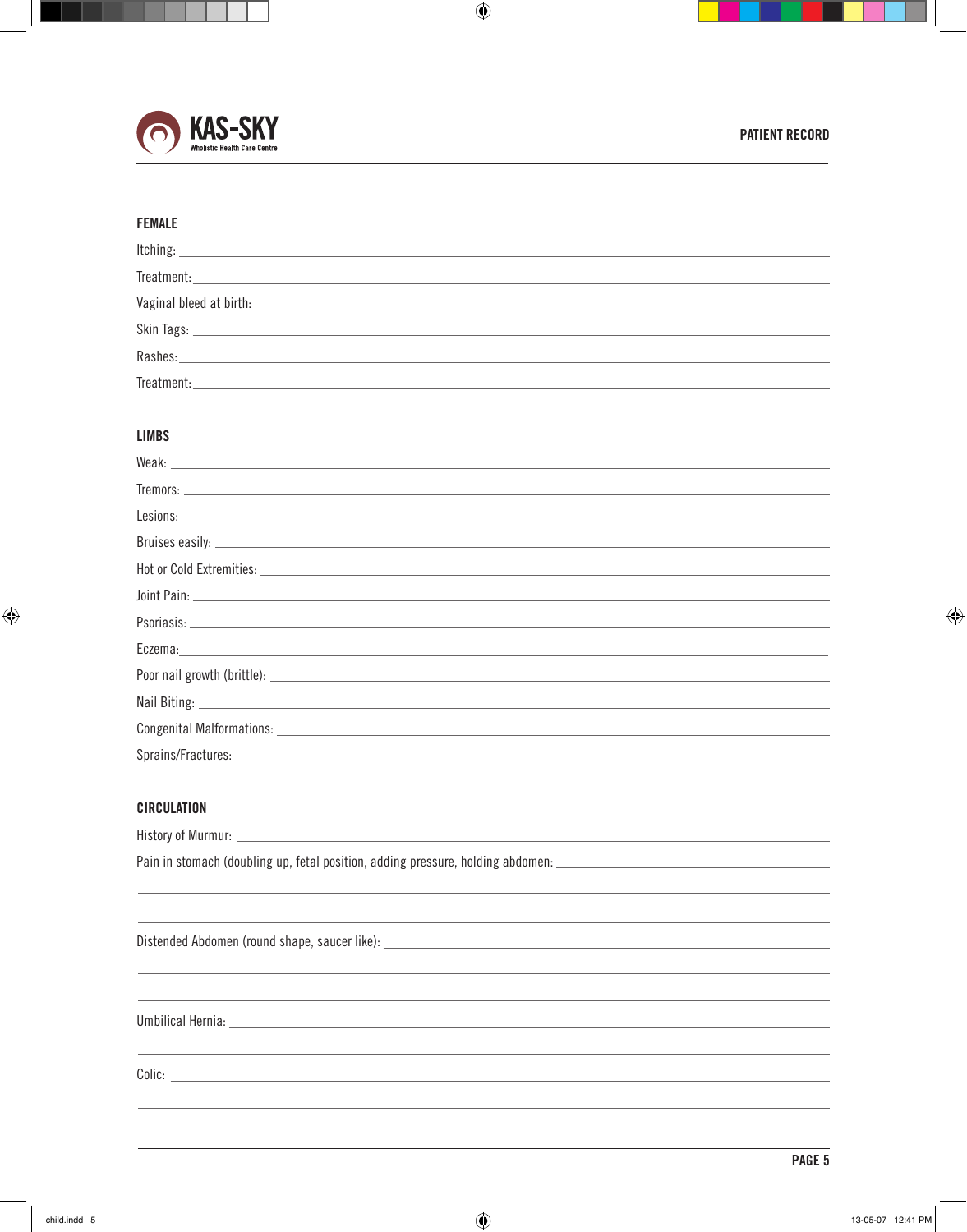

## **BOWLES**

|                                                                                                                                                                                                                                | How old before being completely potty trained: Name and Community of the Community of the Community of the Comm                                                                                                                |  |
|--------------------------------------------------------------------------------------------------------------------------------------------------------------------------------------------------------------------------------|--------------------------------------------------------------------------------------------------------------------------------------------------------------------------------------------------------------------------------|--|
|                                                                                                                                                                                                                                |                                                                                                                                                                                                                                |  |
|                                                                                                                                                                                                                                |                                                                                                                                                                                                                                |  |
|                                                                                                                                                                                                                                |                                                                                                                                                                                                                                |  |
|                                                                                                                                                                                                                                |                                                                                                                                                                                                                                |  |
|                                                                                                                                                                                                                                | Treatment: https://www.archive.com/web/2012/03/2012/03/2012 03/2012 03/2012 04:00:00 04:00:00 04:00:00 05:00:00                                                                                                                |  |
|                                                                                                                                                                                                                                |                                                                                                                                                                                                                                |  |
|                                                                                                                                                                                                                                |                                                                                                                                                                                                                                |  |
|                                                                                                                                                                                                                                |                                                                                                                                                                                                                                |  |
|                                                                                                                                                                                                                                |                                                                                                                                                                                                                                |  |
| <b>URINARY</b>                                                                                                                                                                                                                 |                                                                                                                                                                                                                                |  |
|                                                                                                                                                                                                                                |                                                                                                                                                                                                                                |  |
|                                                                                                                                                                                                                                |                                                                                                                                                                                                                                |  |
|                                                                                                                                                                                                                                |                                                                                                                                                                                                                                |  |
|                                                                                                                                                                                                                                |                                                                                                                                                                                                                                |  |
|                                                                                                                                                                                                                                |                                                                                                                                                                                                                                |  |
|                                                                                                                                                                                                                                |                                                                                                                                                                                                                                |  |
|                                                                                                                                                                                                                                | Pain while urinating: example, the state of the state of the state of the state of the state of the state of the state of the state of the state of the state of the state of the state of the state of the state of the state |  |
|                                                                                                                                                                                                                                |                                                                                                                                                                                                                                |  |
| <b>SKIN</b>                                                                                                                                                                                                                    |                                                                                                                                                                                                                                |  |
|                                                                                                                                                                                                                                |                                                                                                                                                                                                                                |  |
|                                                                                                                                                                                                                                | Red Spots: New York: New York: New York: New York: New York: New York: New York: New York: New York: New York:                                                                                                                 |  |
|                                                                                                                                                                                                                                |                                                                                                                                                                                                                                |  |
|                                                                                                                                                                                                                                |                                                                                                                                                                                                                                |  |
|                                                                                                                                                                                                                                |                                                                                                                                                                                                                                |  |
|                                                                                                                                                                                                                                |                                                                                                                                                                                                                                |  |
| Eczema:                                                                                                                                                                                                                        |                                                                                                                                                                                                                                |  |
|                                                                                                                                                                                                                                |                                                                                                                                                                                                                                |  |
| Pimples: $\_$                                                                                                                                                                                                                  |                                                                                                                                                                                                                                |  |
| Rashes: The contract of the contract of the contract of the contract of the contract of the contract of the contract of the contract of the contract of the contract of the contract of the contract of the contract of the co |                                                                                                                                                                                                                                |  |
|                                                                                                                                                                                                                                |                                                                                                                                                                                                                                |  |
|                                                                                                                                                                                                                                |                                                                                                                                                                                                                                |  |
| Color of Nails: The Color of Nails:                                                                                                                                                                                            |                                                                                                                                                                                                                                |  |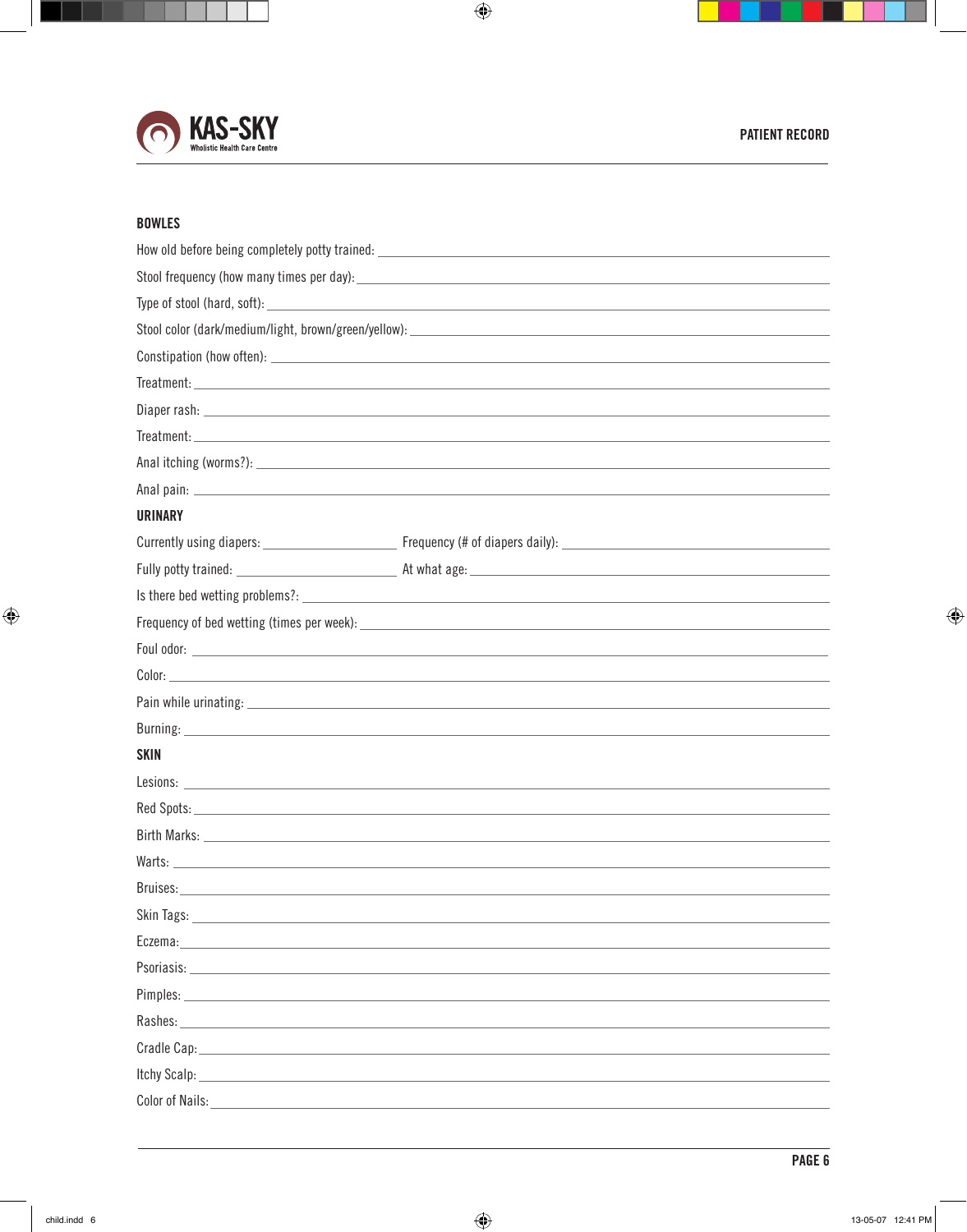

## **NECK**

| Swollen Neck Glands: Neck Contains and Swollen Neck Glands:                                                                                                                                                                               |                                                            |  |
|-------------------------------------------------------------------------------------------------------------------------------------------------------------------------------------------------------------------------------------------|------------------------------------------------------------|--|
| Sore Neck: New York: New York: New York: New York: New York: New York: New York: New York: New York: New York: New York: New York: New York: New York: New York: New York: New York: New York: New York: New York: New York: N            |                                                            |  |
| Tonsils Removed: <u>Communications</u> Constant Communications of the Communications of the Communications of the Communications of the Communications of the Communications of the Communications of the Communications of the Com       |                                                            |  |
|                                                                                                                                                                                                                                           |                                                            |  |
|                                                                                                                                                                                                                                           |                                                            |  |
| <b>EARS</b>                                                                                                                                                                                                                               |                                                            |  |
|                                                                                                                                                                                                                                           |                                                            |  |
|                                                                                                                                                                                                                                           |                                                            |  |
|                                                                                                                                                                                                                                           |                                                            |  |
|                                                                                                                                                                                                                                           |                                                            |  |
|                                                                                                                                                                                                                                           |                                                            |  |
|                                                                                                                                                                                                                                           |                                                            |  |
| <b>CHEST</b>                                                                                                                                                                                                                              |                                                            |  |
|                                                                                                                                                                                                                                           |                                                            |  |
|                                                                                                                                                                                                                                           |                                                            |  |
|                                                                                                                                                                                                                                           |                                                            |  |
|                                                                                                                                                                                                                                           |                                                            |  |
|                                                                                                                                                                                                                                           |                                                            |  |
| <b>STOMACH</b>                                                                                                                                                                                                                            |                                                            |  |
|                                                                                                                                                                                                                                           |                                                            |  |
|                                                                                                                                                                                                                                           |                                                            |  |
|                                                                                                                                                                                                                                           |                                                            |  |
|                                                                                                                                                                                                                                           |                                                            |  |
|                                                                                                                                                                                                                                           |                                                            |  |
|                                                                                                                                                                                                                                           |                                                            |  |
| Aversion to Food:                                                                                                                                                                                                                         | <u> 1980 - Johann Barn, amerikansk politiker (d. 1980)</u> |  |
| Thirsty:<br>the control of the control of the control of the control of the control of the control of the control of the control of the control of the control of the control of the control of the control of the control of the control |                                                            |  |
| Preference of hot/cold drinks:                                                                                                                                                                                                            |                                                            |  |
| How much of each daily/weekly (water, soda pop, juice, milk, chocolate milk):                                                                                                                                                             |                                                            |  |
|                                                                                                                                                                                                                                           |                                                            |  |
|                                                                                                                                                                                                                                           |                                                            |  |
|                                                                                                                                                                                                                                           |                                                            |  |
|                                                                                                                                                                                                                                           |                                                            |  |